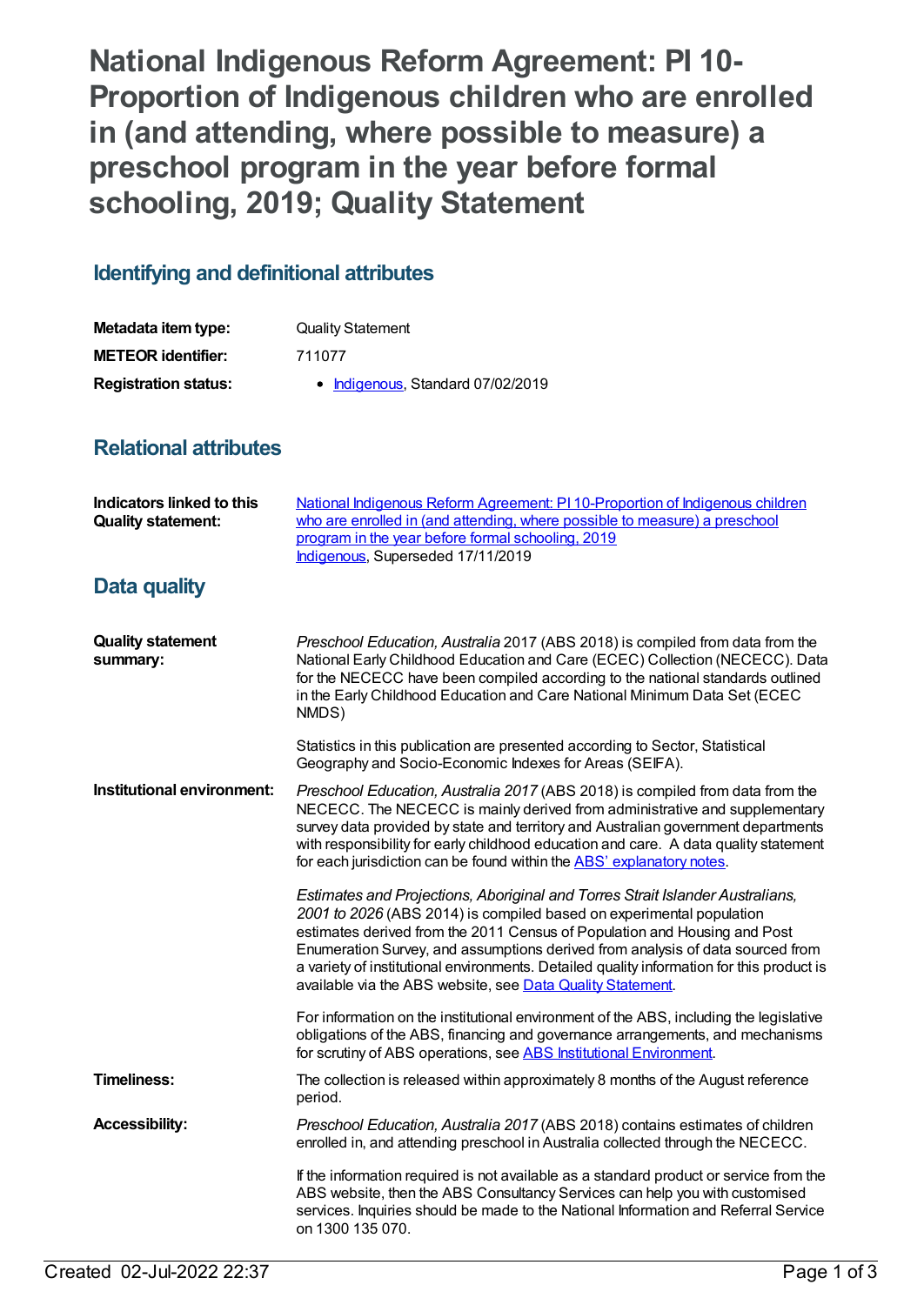| Interpretability: | Preschool Education, Australia 2017 (ABS 2018) and National Early Childhood<br>Education and Care Collection: Concepts, Sources and Methods, 2013 (ABS<br>2014) contain detailed information on the data sources, terminology and other<br>technical aspects associated with the National ECEC statistics.                                                                                                                                                                                                                                                                                                                                                                                                                                                |
|-------------------|-----------------------------------------------------------------------------------------------------------------------------------------------------------------------------------------------------------------------------------------------------------------------------------------------------------------------------------------------------------------------------------------------------------------------------------------------------------------------------------------------------------------------------------------------------------------------------------------------------------------------------------------------------------------------------------------------------------------------------------------------------------|
| <b>Relevance:</b> | In 2008, the importance of education in the early years of a child's development<br>was formally acknowledged through the Council of Australian Governments'<br>(COAG) endorsement of a new National Partnership on Early Childhood Education<br>(NP ECE). The NECECC was part of data improvement projects under the NP<br>ECE and the National Information Agreement on Early Childhood Education and<br>Care (NIA ECEC). The aim of the NECECC is to provide comparable state and<br>territory statistics on early childhood education. Preschool Education, Australia<br>2017 (ABS 2018) presents counts of children enrolled and attending preschool<br>programs and episodes of enrolment and attendance at preschool programs<br>across Australia. |
|                   | The scope of the collection consists of all service providers delivering a preschool<br>program. A preschool program for the NECECC is defined as a structured, play<br>based learning program, delivered by a degree qualified teacher, primarily aimed<br>at children in the year before they commence fulltime schooling. This is irrespective<br>of the type of institution that provides it, or whether it is government funded or<br>privately provided. Programs may be delivered in a variety of service settings<br>including separate preschools or kindergartens, long day care centres or in<br>association with a school. Long day care centres that do not operate a preschool<br>program are considered out of scope.                      |
|                   | The operational collection scope of child information for the NECECC is all children<br>who at 1 July were between 3 and 6 years of age (inclusive) and were enrolled<br>during the reference period at a preschool program. To be considered as enrolled,<br>the child must have attended the preschool program for at least one hour during the<br>reference period, or be absent due to illness or extended holiday leave and<br>expected to return.                                                                                                                                                                                                                                                                                                   |
|                   | The collection date for the NECECC is the first Friday in August of each year, with<br>a reference period of one week in the same week as the collection date. Some<br>jurisdictions preferred to incorporate a reference period of two weeks that included<br>the collection date, to better reflect their preschool program delivery model. A<br>summary of jurisdictional collection reference periods for 2017 can be found within<br>the ABS' explanatory notes.                                                                                                                                                                                                                                                                                     |
|                   | Regional and remote areas are based upon the ABS' Australian Statistical<br>Geography Standard (ASGS) 2011.                                                                                                                                                                                                                                                                                                                                                                                                                                                                                                                                                                                                                                               |
| <b>Accuracy:</b>  | Data for the NECECC have been compiled according to the national standards<br>outlined in the ECEC NMDS in order to maximise consistency of data across the<br>various jurisdictional collections. Alignment with these standards may not be<br>completely achieved by all jurisdictions, and care should be taken when<br>comparison across jurisdictions are made. Data limitations for the collection<br>include:                                                                                                                                                                                                                                                                                                                                      |
|                   | • a small level of under-coverage of the preschool programs in some sectors<br>• comprehensive child unit record level data may not be available for all<br>jurisdictions in all years, particularly for the non-government sector or<br>unfunded preschools<br>• differences between data element collection methodologies and alignment to<br>national data standards across jurisdictions.                                                                                                                                                                                                                                                                                                                                                             |
|                   | Care needs to be taken interpreting data relating to Aboriginal and Torres Strait<br>Islander children due to reporting issues associated with both the identification and<br>reporting of Indigenous status.                                                                                                                                                                                                                                                                                                                                                                                                                                                                                                                                             |
|                   | Where information on the child's usual place of residence is not available - that is,<br>where insufficient information on the child's address was collected or, where no<br>address details have been provided, remoteness area is assigned using the<br>address of the service at which the child is enrolled. For more information on the<br>collection methodologies and current data limitations for each state and territory,<br>see Preschool Education, Australia 2017 (ABS 2018). More information on the<br>ECEC NMDS can be found on the Australian Institute of Health and Welfare<br>website.                                                                                                                                                |